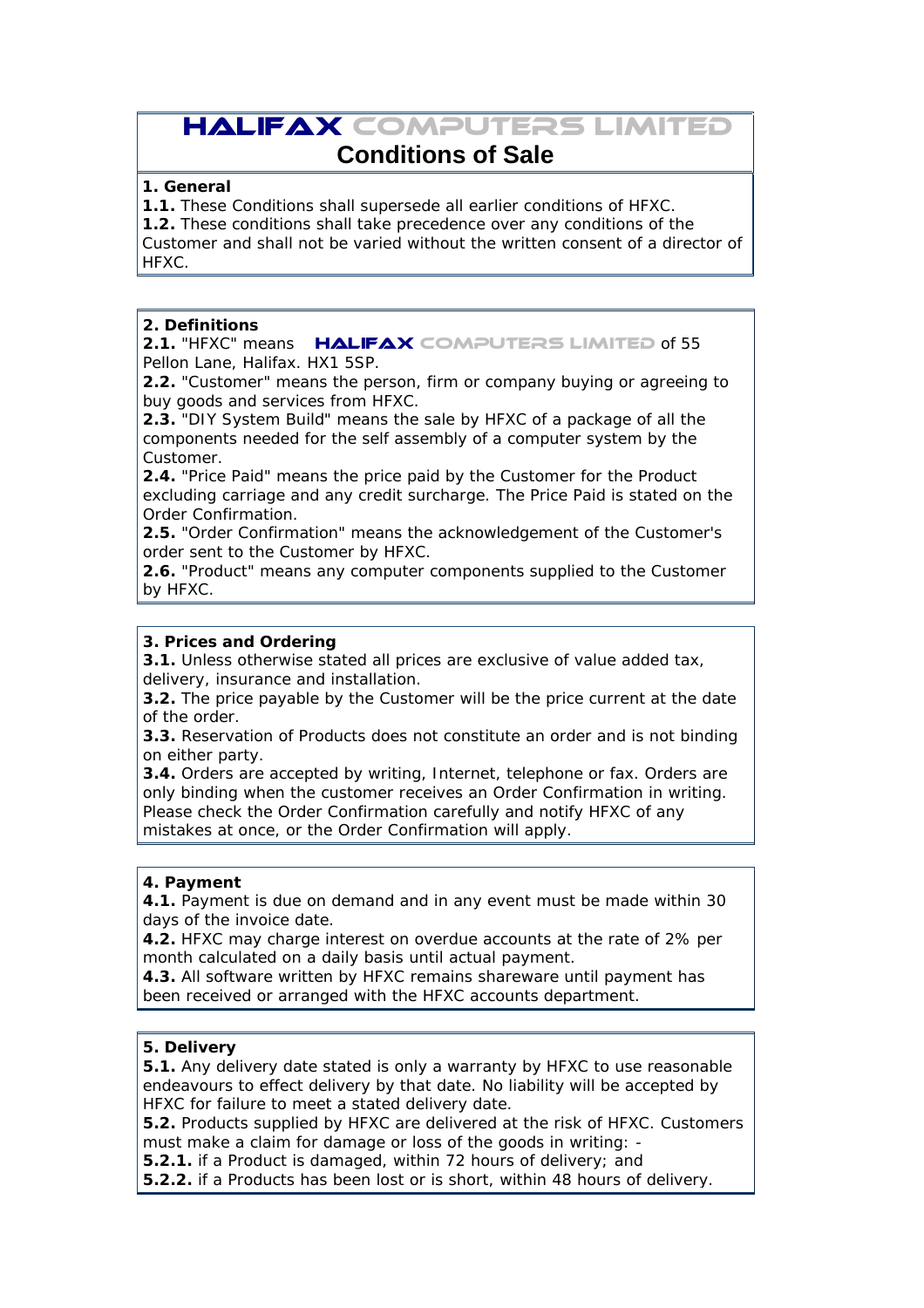No claim for loss or damage will be allowed if the Customer claims outside the above time limit.

**5.3.** If payment is made by credit or debit card, delivery will be made to the statement address of the cardholder.

#### **6. Consumer Rights**

**6.1.** If you are a consumer (a private person buying for their personal use) then you may cancel your purchase at any time within 7 days of receipt and we will give you a refund of the Price Paid. You must inform HFXC in writing and return the Products to us immediately in the same condition you received them, at your own cost and risk.

**6.2.** If a system has been assembled by HFXC to the consumer's

specification, or the consumer has assembled or tried to assemble any of the goods, then clause 6.1 does not apply.

**6.3.** If a customer wishes to return Products not covered by clause 6.1 then such Products will be accepted at the discretion of HFXC. The customer must obtain a RMA number from HFXC and quote this when returning the goods. The customer will be credited with the current market price.

# **7. Guarantee**

**7.1.** If within 12 months of being delivered a defect in any Product is discovered which is directly due to faulty goods or workmanship, or if a valid claim is made under 5.2 above, then HFXC shall at its option repair or replace the Product free of charge for labour and materials.

**7.2.** A Product covered by a direct warranty from the manufacturer is not covered by this guarantee. The Customer will receive a warranty direct from the manufacturer and should claim under this warranty.

**7.3.** The Customer should return the Product in its original packaging to HFXC at the address above. Prior authorisation must be obtained for any returns by contacting HFXC customer services and obtaining a RMA number, which must be quoted in any correspondence.

**7.4.** All Products other than DIY system build are sold as individual

components. All returns must comprise of only the defective Product.

**7.5.** If any item is returned which is found not to be faulty by our

technicians, then a charge will be made for return carriage insurance and administration.

**7.6.** This clause does not affect your statutory rights.

# **8. Limitation of Liability**

**8.1.** HFXC accepts liability for any private property loss or damage, death or personal injury caused directly by the negligence or deliberate misconduct of HFXC or its employees. Except for death or personal injury, this liability shall be limited to the lesser of £250,000 or the Price Paid.

**8.2.** HFXC shall not be liable for any financial consequential indirect or other losses suffered by the Customer or any third party whether such loss arises in contract or tort or in any other way.

#### **9. Uncontrollable Events and Delays**

**9.1.** In case of delays caused by circumstances beyond the control of HFXC